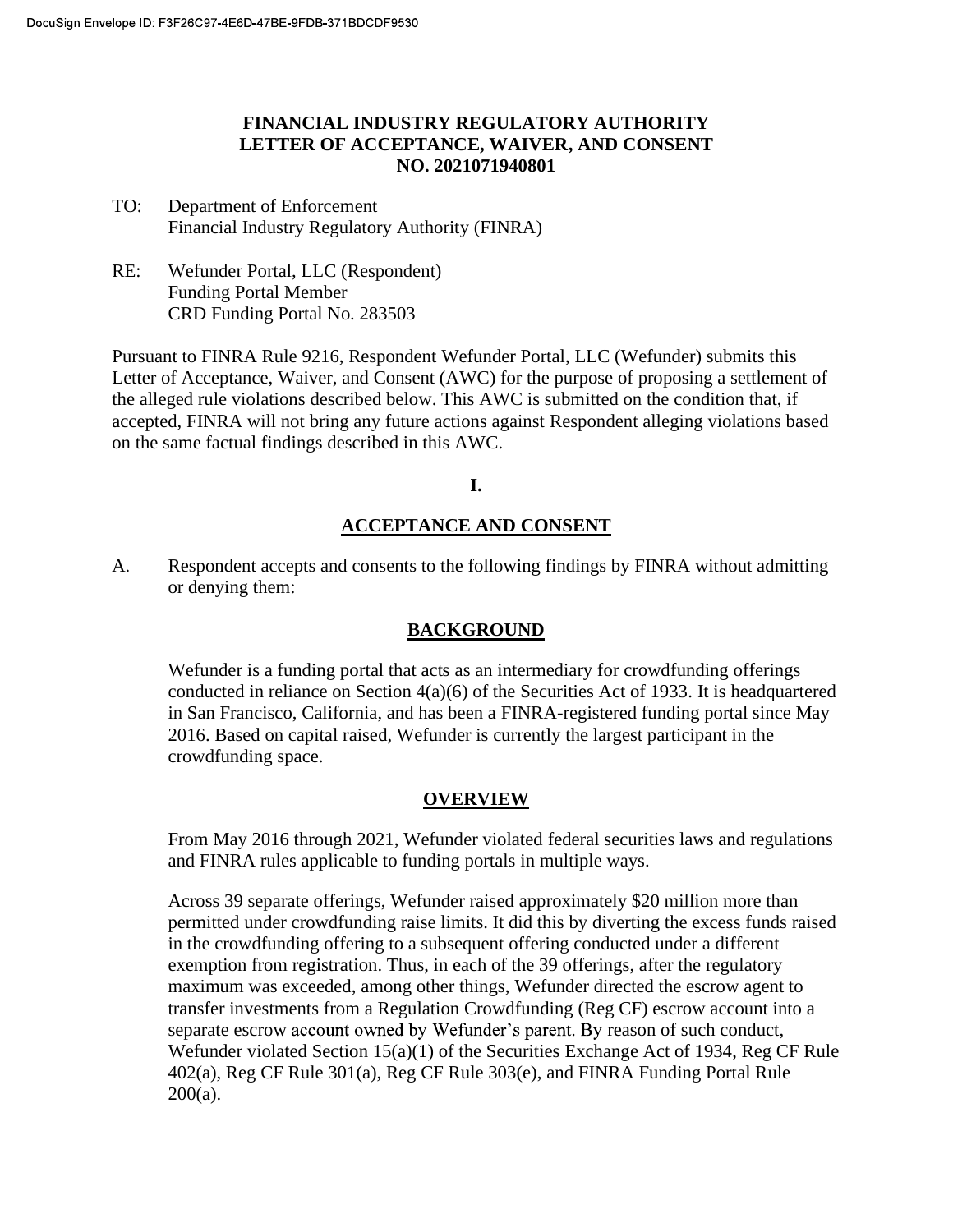Separately, Wefunder failed to promptly direct the transmission of funds to issuers or investors as appropriate in connection with (i) canceled or oversubscribed offerings and (ii) funds left in two dormant escrow accounts in violation of Reg CF Rule 303(e) and FINRA Funding Portal Rule 200(a).

Wefunder also sent emails to hundreds of thousands of investors recommending and soliciting investments being offered on its portal in violation of Section 15(a)(1) of the Exchange Act, Reg CF Rule 402(a), and FINRA Funding Portal Rule 200(a).

Wefunder also included misleading communications on its funding portal website relating to "lead investors," in violation of FINRA Funding Portal Rules  $200(c)(2)(A)$ and 200(a).

Finally, Wefunder failed to maintain a reasonable supervisory system. It failed to establish and maintain written procedures that reasonably addressed parts of its core business and its supervisory system, as a whole, was not reasonably designed to review the content of email communications with investors; to maintain and track investments made through its platform; and, to supervise access to its bank accounts and protect investor accounts. Accordingly, Wefunder violated FINRA Funding Portal Rules 300(a) and 200(a).

# **FACTS AND VIOLATIVE CONDUCT**

This matter originated from FINRA's examination program.

### **1. Background**

Crowdfunding is a way to raise money using the internet to create a public forum where the "crowd" can discuss, evaluate, and invest in a proposal. Title III of the Jumpstart Our Business Startups Act of 2012 (the JOBS Act) created a new exemption from the registration requirements of Section 5 of the Securities Act for certain crowdfunding transactions. The JOBS Act created an exemption for sales of unregistered securities to investors via certain crowdfunding intermediaries, which can be either broker-dealers or internet-based platforms called "funding portals." Funding portals are required to comply with the relevant provisions of the Securities Act and Reg CF. They are also required to register with FINRA and comply with FINRA's Funding Portal Rules.

#### **2. In 39 offerings, Wefunder helped issuers exceed the Reg CF maximum and improperly induced the sale of securities outside the crowdfunding exemption.**

Section  $15(a)(1)$  of the Exchange Act requires, in relevant part, any person who induces or attempts to induce the purchase or sale of any security to be registered as a broker or dealer. Crowdfunding intermediaries that are registered as funding portals are exempt from this requirement, provided that they comply with the conditions set forth by rule. In particular, Reg CF Rule 402(a) provides that crowdfunding intermediaries may not "offer investment advice or recommendations; solicit purchases, sales, or offers to buy the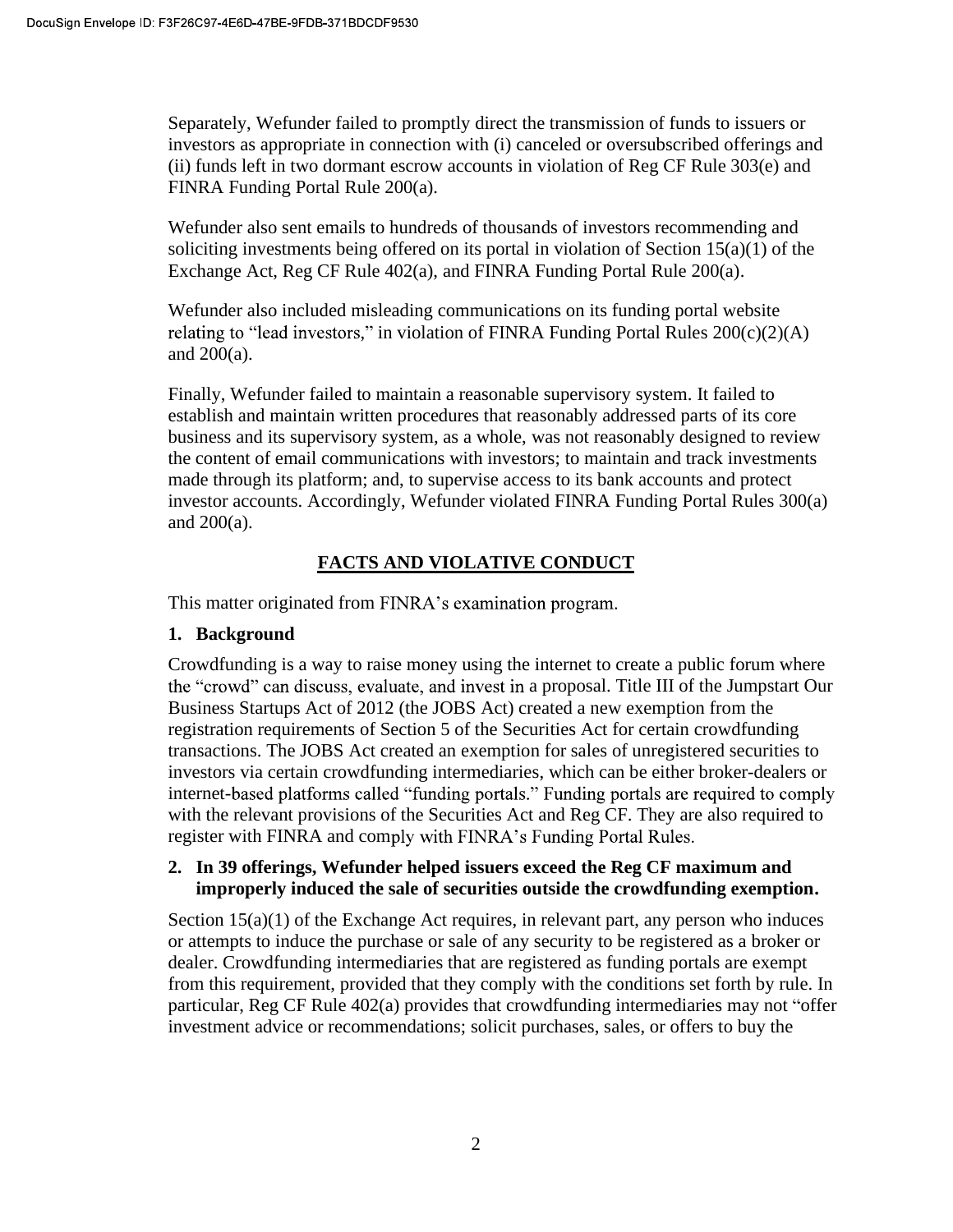securities offered or displayed on its platform or portal; ... [or] hold, manage, possess, or otherwise handle investor funds or securities."<sup>1</sup>

In addition, under Reg CF Rule 301(a), a funding portal must have a reasonable basis for believing that issuers seeking to offer and sell securities through the portal's platform comply with the requirements in Section 4A(b) of the Securities Act and related Reg CF rules.

Reg CF Rule 100, in turn, limits how much issuers can raise in a Reg CF offering during a 12-month period preceding and including the offering. Originally the limit was \$1 million; it was raised to \$1.07 million in April 2017, and then to \$5 million in March 2021.

Reg CF Rule 303(e) requires a funding portal to promptly direct its qualified third party, *i.e.*, the escrow agent, to transmit funds to the issuer when the target amount of the offering has been reached and the cancellation period has elapsed, or to return funds to investors when the investment commitment is cancelled or the issuer does not complete the offering.

Finally, FINRA Funding Portal Rule 200(a) requires a funding portal member, in the conduct of its business, to observe high standards of commercial honor and just and equitable principles of trade. A violation of any of the federal securities laws, Reg CF Rules, or FINRA Funding Portal Rules is also a violation of Rule 200(a).

From May 2016 to October 2021, Wefunder raised approximately \$20 million more than the maximum amount permitted by Reg CF Rule 100 across 39 securities offerings. It did this by diverting the excess funds raised to subsequent, separate offerings conducted under Regulation D (Reg D) of the Securities Act.<sup>2</sup> For example, in May 2016, in one of its first crowdfunding offerings, Wefunder raised approximately \$193,000 above Reg CF Rule 100's maximum. After the Reg CF offering target and the regulatory maximum were exceeded, Wefunder identified accredited investors who had invested in the Reg CF offering, notified them that their investments were now being sold under Reg D, and directed the escrow agent to transfer their investments from a Reg CF escrow account into a separate Reg D account owned by Wefunder's parent.

Wefunder repeated the same process in 38 additional offerings. Investors generally were not aware until after they had committed to invest in the Reg CF offering that there was a Reg D option for their investment. Although Wefunder was not directly compensated for the Reg D sales, it viewed the activity as beneficial because it permitted Wefunder to

<sup>&</sup>lt;sup>1</sup> See also definition of "funding portal" at Exchange Act Section  $3(a)(80)$ person acting as an intermediary in a transaction  $\ldots$  pursuant to section  $4[a](6)$  of the Securities Act of 1933  $\ldots$  that does not  $\dots(A)$  offer investment advice or recommendations; (B) solicit purchases, sales, or offers to buy the securities offered or displayed on its website or portal; (C) compensate employees, agents, or other persons for such solicitation or based on the sale of securities displayed or referenced on its website or portal; (D) hold, manage, possess, or otherwise handle investor funds or securities; or (E) engage in such other activities as the Commission, by rule, determines appropriate").

 $2$  Rule 506(c) of Reg D creates an exemption from registration for general solicitation sales by issuers to accredited investors subject to certain conditions.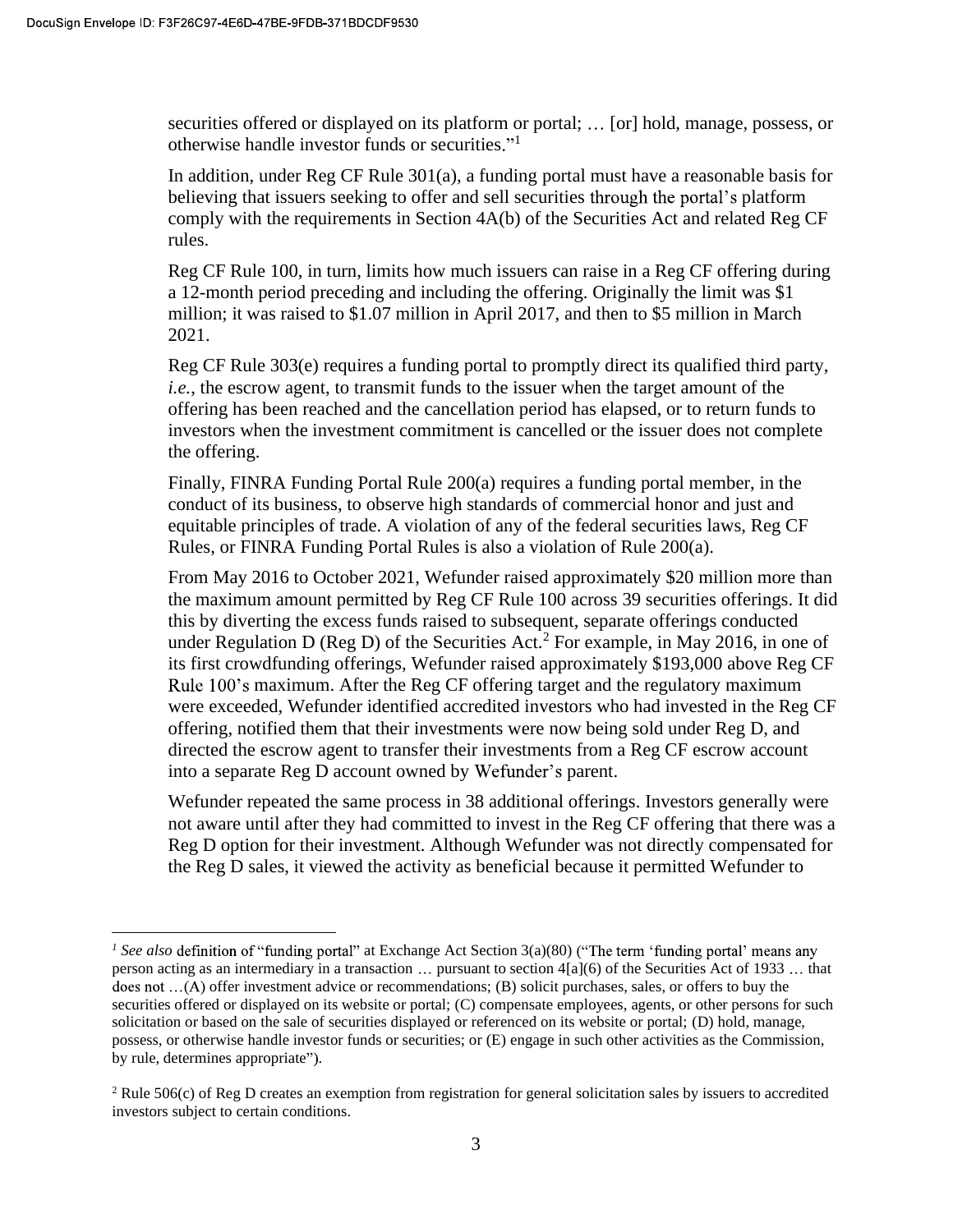attract Reg CF business by offering issuers a way to raise more than the Reg CF maximum.

By inducing sales in a Reg D offering and managing investor funds, Wefunder violated Section 15(a)(1) of the Exchange Act, Reg CF Rule 402(a), and FINRA Funding Portal Rule 200(a). By lacking a reasonable basis to believe that the issuer was in compliance with the maximum raise limits set forth in Reg CF Rule 100, Wefunder violated Reg CF Rule  $301(a)$  and FINRA Funding Portal Rule  $200(a)$ . By directing its escrow agent to release investor funds to an account controlled by its parent, rather than directing the funds promptly to the issuer or back to the investor, Wefunder violated Reg CF Rule 303(e) and FINRA Funding Portal Rule 200(a).

### **3. Wefunder failed to promptly transmit or return investor funds.**

As stated above, Reg CF Rule 303(e) requires a funding portal to promptly direct its qualified third party to transmit funds to the issuer upon the successful completion of the offering or to return funds to investors upon cancellation of the offering. Between 2016 and 2021, for offerings that were canceled or oversubscribed, in certain instances, instead of promptly transmitting the funds back to the investor as required under Reg CF Rule 303(e), Wefunder directed the funds to an escrow account held by its parent. Investors could then use funds in the parent's account to invest in a separate offering through Wefunder or make a withdrawal.

In addition, Wefunder maintains two dormant Reg CF escrow accounts which together hold approximately \$290,000. These accounts were last used in or about March 2018. Wefunder is not able to identify the source and intended destination of all of the funds held in the accounts and has, accordingly, failed for years to direct the funds promptly to either investors or issuers as required.

Therefore, Wefunder violated Reg CF Rule 303(e) and FINRA Funding Portal Rule  $200(a)$ .

### **4. Wefunder made investment recommendations and solicited investments.**

As stated above, Section 15(a)(1) of the Exchange Act requires any person who induces or attempts to induce the purchase or sale of any security to be registered as a broker or dealer. As also stated above, Reg CF Rule 402(a) prohibits a funding portal from offering investment advice or recommendations or soliciting purchases of the securities offered on its platform.<sup>3</sup>

From May 2016 through 2021, Wefunder regularly sent emails, drafted by the firm's email team, including interns, to individual investors recommending and soliciting investments in particular offerings on its platform. For example, until 2021, Wefunder routinely sent emails to investors containing the word "recommendation" in the subject line. In 2021, Wefunder sent 180 unique emails to tens of thousands of investors containing the word "suggestion" in the subject line. Those 180 emails, plus another 150 unique emails, also included the phrase "based on your profile you might want to check

<sup>&</sup>lt;sup>3</sup> The SEC's adopting release for Reg CF also made clear that prohibition on providing investment advice or recommendations for a funding portal to send out soliciting e-mails recommending investments in particular companies as part of its advertising." Final Rule: *Crowdfunding*, Exchange Act Release No. 76324, 2015 SEC LEXIS 5486, \*563 (Oct. 30, 2015).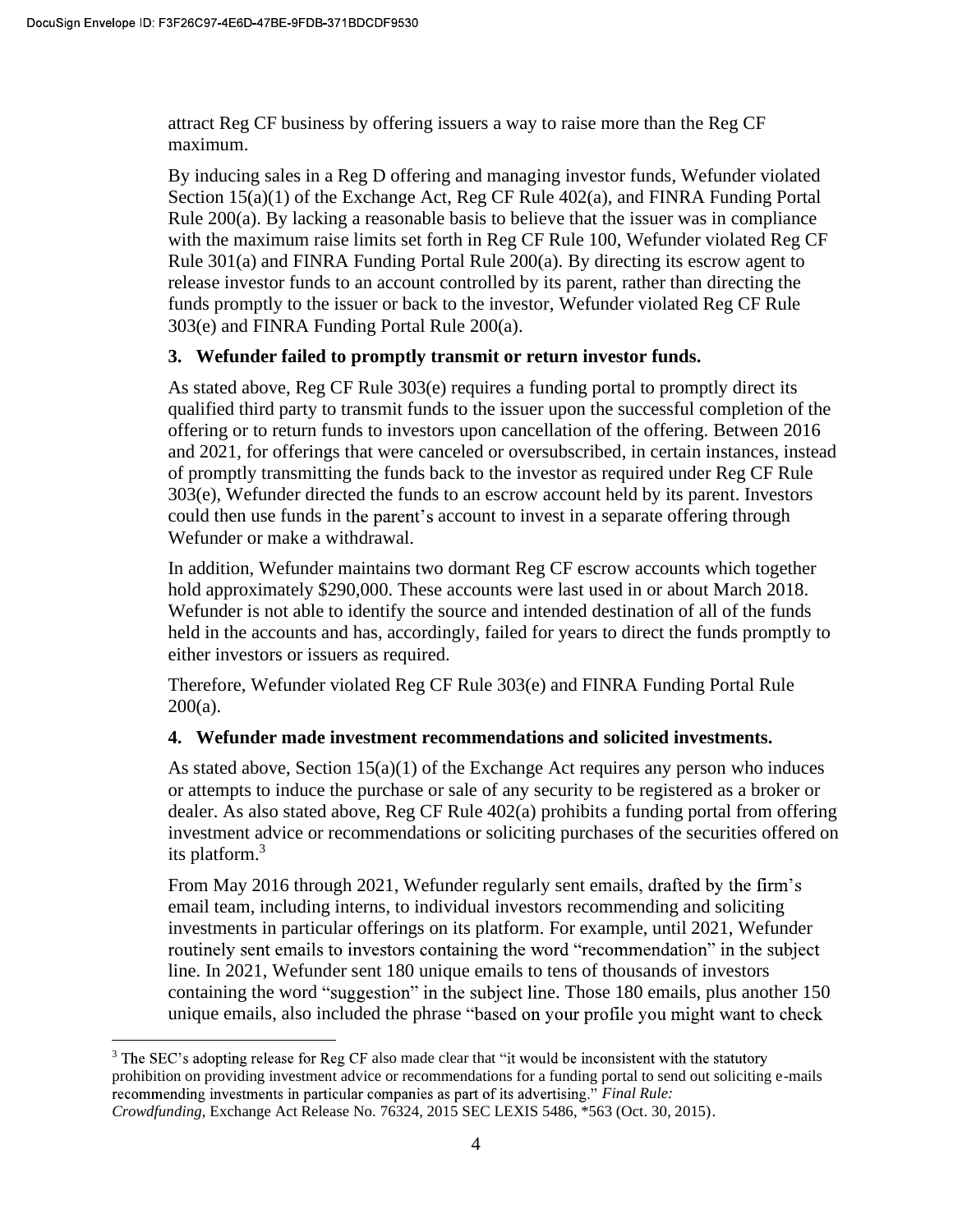out [issuer name]," contained content from the issuer's pitch decks, and included banner text that stated "[i]nvest in [issuer name]," and hyperlinked to the offering page on the funding portal. In total, over the five-year period, Wefunder sent over a million emails to hundreds of thousands of investors containing language that recommended or solicited investments.

By making recommendations and otherwise soliciting offerings on its portal, Wefunder violated Section 15(a)(1) of the Exchange Act, Reg CF Rule 402(a) and FINRA Funding Portal Rule 200(a).

## **5. Wefunder posted misleading communications on its website.**

FINRA Funding Portal Rule  $200(c)(2)(A)$  provides: "No funding portal communication may include any false, exaggerated, unwarranted, promissory or misleading statement or  $claim.$ <sup>34</sup>

Wefunder identifies a "lead investor" for nearly all of the offerings on its website. From May 2016 to December 2021, Wefunder made statements and claims about lead investors on its website that were exaggerated and misleading. Those included that the lead investor: "has vetted the startup"; "fights for you"; is "incentivized to maximize the value of the company"; "help(s) your company succeed"; and "is meant to advocate for investors." Wefunder took no action to verify whether those statements were true. Among other things, these statements gave the misleading impression that lead investors mitigated the risk of otherwise inherently speculative investments in untested start-up companies. Wefunder removed or revised certain of the statements after FINRA brought them to their attention.

Therefore, Wefunder violated FINRA Funding Portal Rules  $200(c)(2)(A)$  and  $200(a)$ .

# **6. Wefunder failed to establish and maintain a reasonable supervisory system.**

FINRA Funding Portal Rule 300(a) requires each funding portal to establish and maintain a supervisory system "reasonably designed to achieve compliance with applicable securities laws and regulations and with the Funding Portal Rules." The system must provide for, among other things, the "establishment and maintenance of written procedures to supervise the activities of the funding portal member and its associated persons" and "the designation of a person with authority to carry out the supervisory responsibilities of the funding portal member

From May 2016 to 2021, Wefunder's supervisory system was not reasonably designed in multiple respects. First, its written supervisory procedures (WSPs) were either silent or provided insufficient guidance regarding parts of its core business. Thus:

- Until 2018, Wefunder lacked any WSPs addressing supervision of its payment, banking, and investment fund management systems.
- Until 2021, the WSPs failed to address its practice of facilitating related Reg CF and Reg D offerings.

<sup>&</sup>lt;sup>4</sup> FINRA Funding Portal Rule  $200(c)(1)$  states that, "[f] or purposes of this Rule, the term 'funding portal communication means any electronic or other written communication that is distributed or made available by a funding portal member to one or more investors."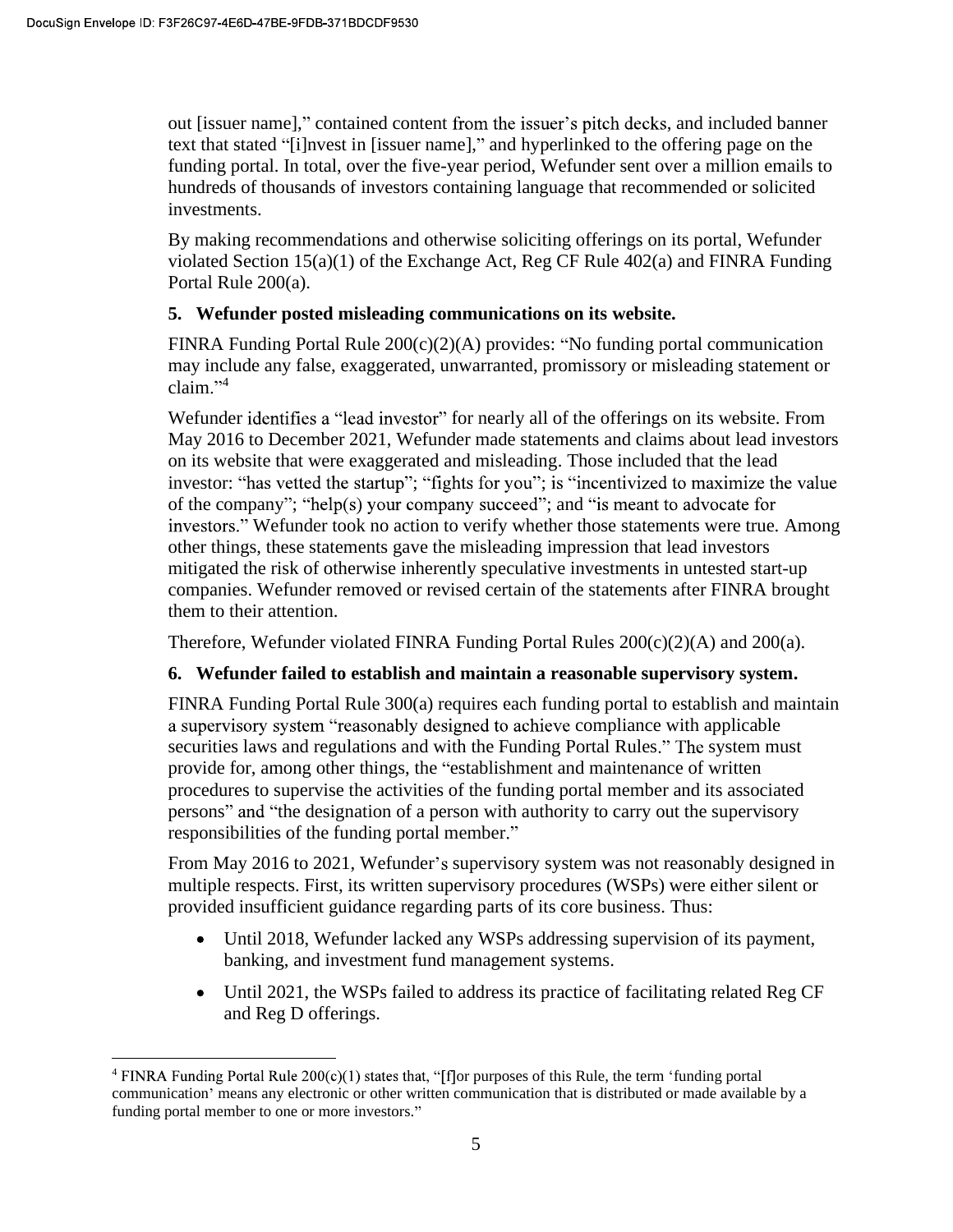- The WSPs failed to identify a person responsible for certain parts of its business  $\bullet$ and, in other instances identified the wrong person. For example, the WSPs identified Wefunder's president as responsible for various functions although Wefunder had no president after April 2018.
- The WSPs failed to provide clear direction for identifying and reporting investor complaints that, pursuant to FINRA rules, were required to be reported to FINRA. This led to several investor complaints that were required to be reported to FINRA going unreported.

Second, from 2016 to 2021, Wefunder failed to have any system in place to ensure that the content of email communications with investors complied with applicable securities laws and regulations and Funding Portal Rules, including by avoiding prohibited recommendations and solicitations in individual offerings.

Third, apart from the WSPs, Wefunder lacked a reasonable system to track investments. The firm employed a manual, labor-intensive process for tracking and directing investor funds to issuers, back to investors, or elsewhere, that relied almost entirely on one person. That person had no accounting or finance training and was overwhelmed with other work. Wefunder realized this to be the case, as reflected in an internal email from May 2021, where one officer wrote to another that his "trying to do everything himself" was failing the team. Wefunder's unreasonable supervision of its system to track investments led to, among other things, its inability to account for the \$290,000 contained in its two dormant escrow accounts, as described above.

Finally, Wefunder also failed to supervise access to its bank accounts by former officers of the firm. In 2021, it learned that a former executive, who left Wefunder in 2018, still had access to one of the dormant accounts. Although the funds were subject to the terms of an existing escrow agreement and no funds were withdrawn by the former officer, his continued access improperly put investor funds at risk.

For all the foregoing reasons, Wefunder's supervisory system was not reasonably designed to achieve compliance with applicable securities laws and regulations, and with the Funding Portal Rules.

Therefore, Wefunder violated FINRA Funding Portal Rules 300(a) and 200(a).

- B. Respondent also consents to the imposition of the following sanctions:
	- $\blacksquare$ a censure;
	- a \$1,400,000 fine; and  $\blacksquare$
	- an undertaking to retain an independent consultant as described below.

Respondent agrees to pay the monetary sanction upon notice that this AWC has been accepted and that such payment is due and payable. Respondent has submitted an Election of Payment form showing the method by which it proposes to pay the fine imposed.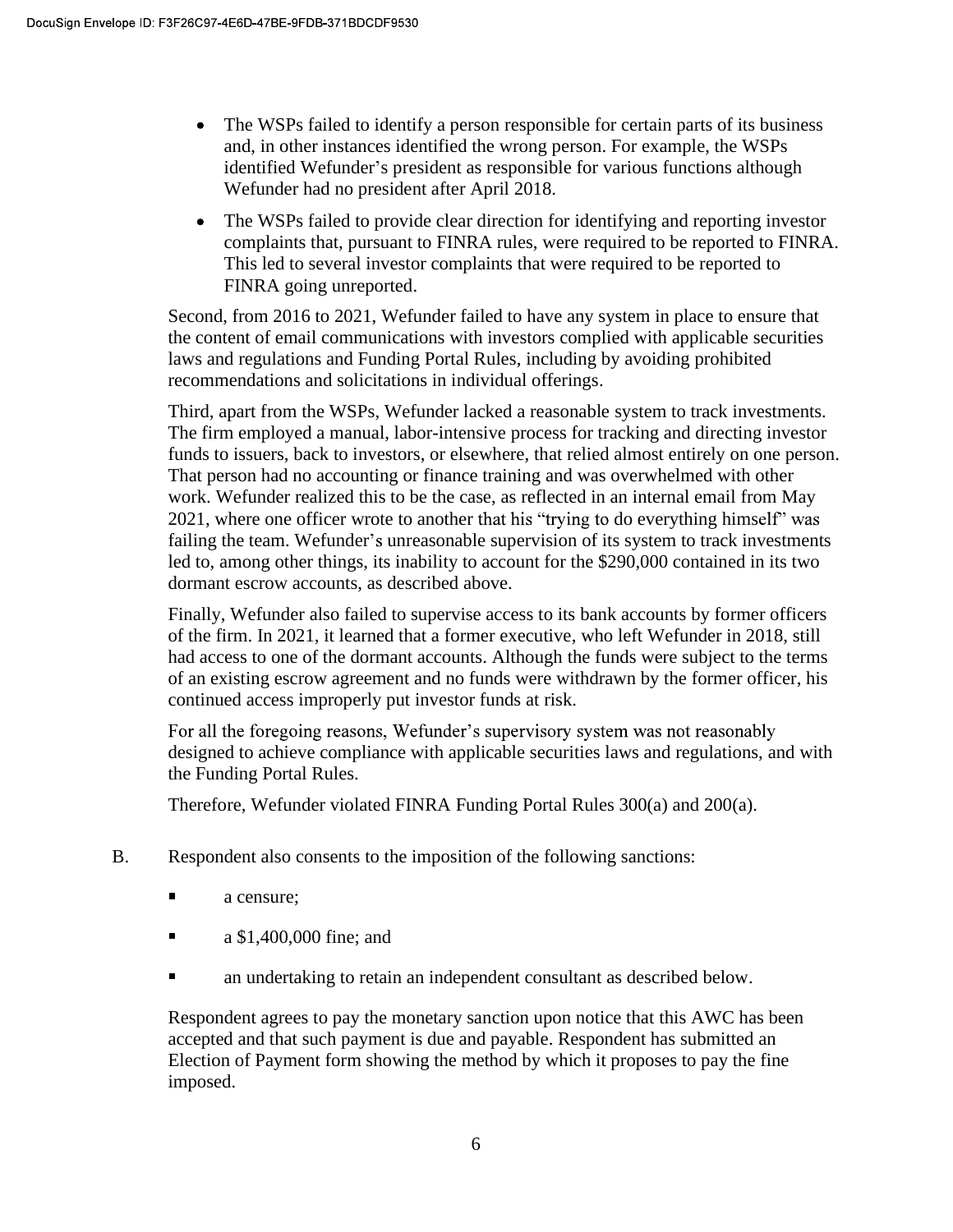.

Respondent specifically and voluntarily waives any right to claim an inability to pay, now or at any time after the execution of this AWC, the monetary sanction imposed in this matter.

- 1. Respondent has undertaken to do the following:
	- a. Retain at its own expense and within 60 days of the date of the notice of acceptance of this AWC an independent consultant not unacceptable to FINRA to conduct a comprehensive review of the adequacy of Respondent's compliance with applicable federal securities laws and regulations, Regulation CF Rules, and FINRA Funding Portal Rules. Such review shall include but not be limited to the subjects and issues set forth in this AWC, including:
		- (i) Respondent's obligation not to engage in conduct or activities prohibited to funding portals;
		- (ii) Respondent's activities in connection with offerings under Reg D;
		- (iii) Compliance with Reg CF maximum limits on raising funds;
		- (iv) Communications with investors, including those that advertise new offerings;
		- (v) Exaggerated and/or misleading statements on its platform, including but not limited to those relating to "lead investors;"
		- (vi) Maintenance and transmission of investor funds collected in connection with Reg CF offerings;
		- (vii) Its supervisory system related to all of the above areas, including in particular tracking investments, maintaining control over and access to escrow accounts, accounting for all investor funds in those accounts, security over member and investor accounts, and reporting complaints to FINRA;
		- (viii) Its written supervisory procedures; and
		- (ix) As part of its comprehensive review, the independent consultant shall examine the funds contained in Respondent's escrow accounts, including the dormant accounts referenced in this AWC, and shall make recommendations as to the disposition of those funds, as well any other remedial steps that may be deemed appropriate and necessary.
	- b. Ensure that the independent consultant, any firm with which the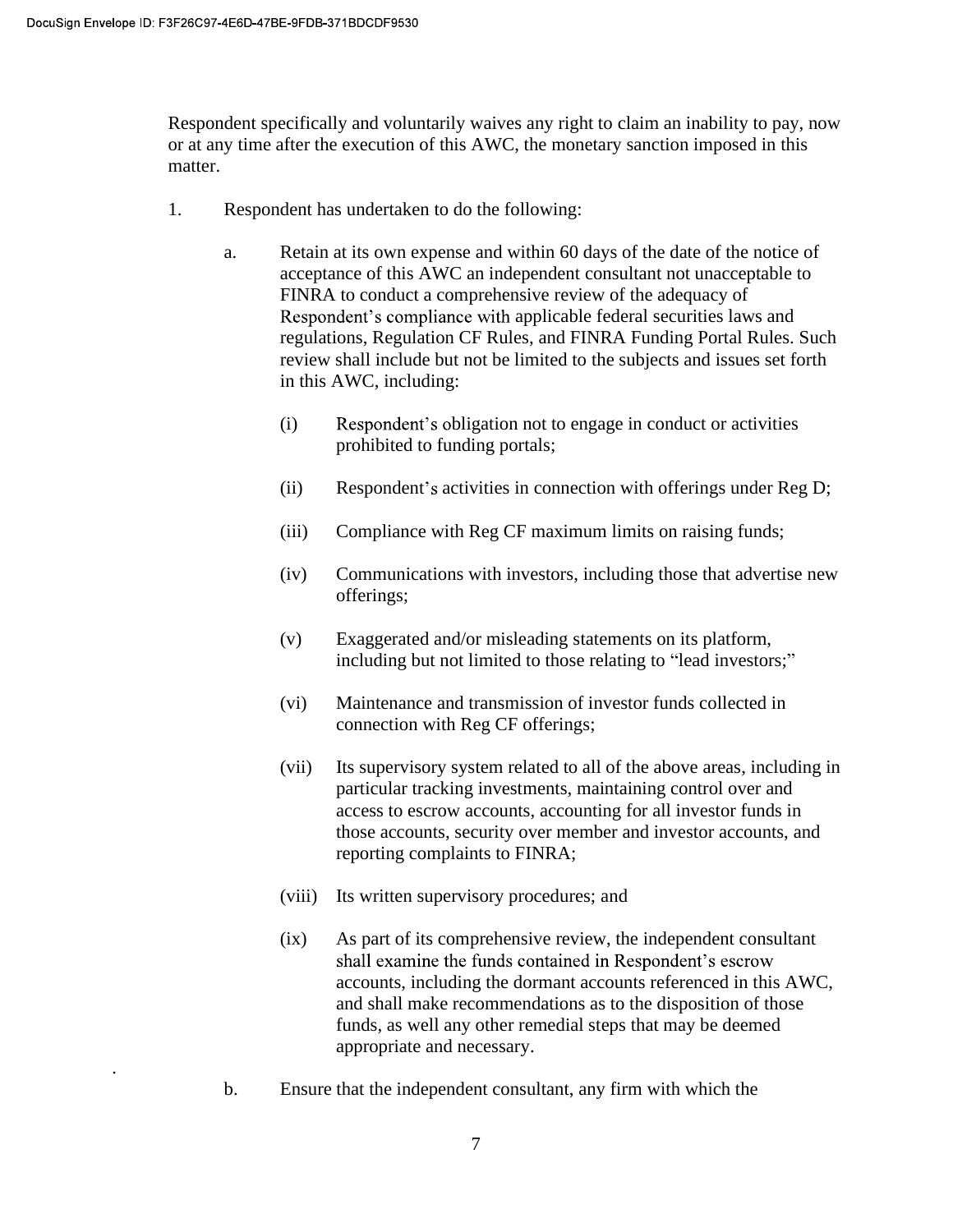independent consultant is affiliated or of which he or she is a member, and any person engaged to assist the independent consultant in performance of his or her duties, shall not have provided consulting, legal, auditing, or other professional services to, or had any affiliation with, Respondent during the two years prior to the date of the notice of acceptance of this AWC.

- c. Cooperate with the independent consultant in all respects, including providing the independent consultant with access to Respondent's files, books, records, and personnel, as reasonably requested for the abovementioned review. Respondent shall require the independent consultant to report to FINRA on its activities as FINRA may request and shall place no restrictions on the independent consultant's communications with FINRA. Further, upon request, Respondent shall make available to FINRA any and all communications between the independent consultant and the Respondent and documents examined by the independent consultant in connection with this review.
- d. Refrain from terminating the relationship with the independent consultant without FINRA's written approval. Respondent shall not be in and shall not have an attorney-client relationship with the independent consultant and shall not seek to invoke the attorney-client privilege or other doctrine or privilege to prevent the independent consultant from transmitting any information, reports, or documents to FINRA;
- e. Require the independent consultant to submit an initial written report to Respondent and FINRA at the conclusion of the independent consultant's review, which shall be no more than 130 days after the date of the notice of acceptance of this AWC. The initial report shall, at a minimum, (i) evaluate and address the adequacy of Respondent's policies, systems, and procedures relating to all areas listed above at  $I.B.1(a)(i)-(ix);$  (ii) provide a description of the review performed and the conclusions reached; and (iii) make recommendations as may be needed regarding how Respondent should modify or supplement its processes, controls, policies, systems, procedures, and training to manage its regulatory and other risks in relation to all areas listed above at I.B.1(a)(i)-(ix); and
	- (i) Within 60 days after delivery of the initial report, Respondent shall adopt and implement the recommendations of the independent consultant or, if Respondent considers a recommendation to be, in whole or in part, unduly burdensome or impractical, propose an alternative procedure to the independent consultant designed to achieve the same objective. Respondent shall submit such proposed alternative procedures in writing simultaneously to the independent consultant and FINRA.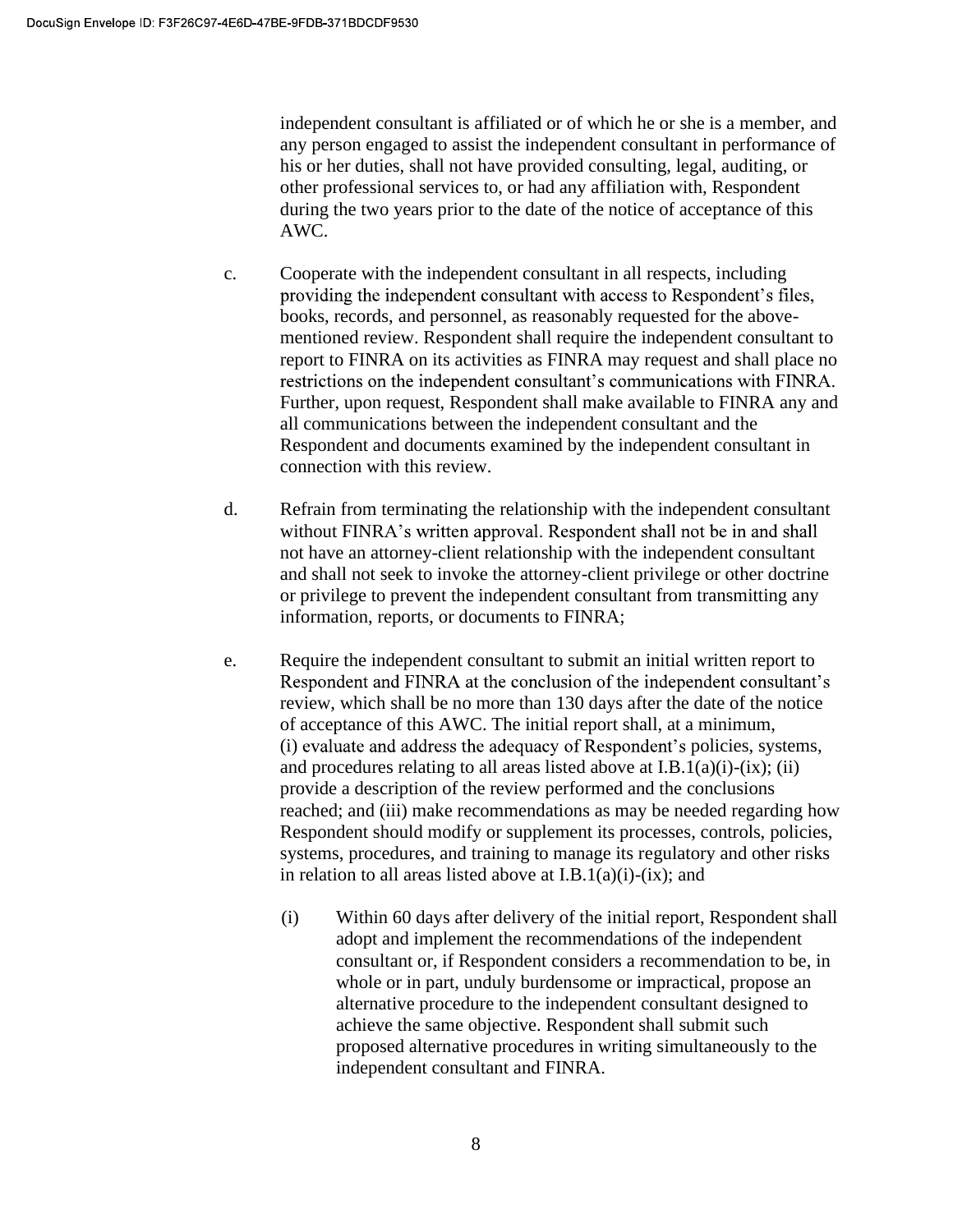- (ii) Respondent shall require the independent consultant to (A) reasonably evaluate the alternative procedures and determine whether it will achieve the same objective as the independent consultant's original recommendation and (B) provide Respondent and FINRA with a written report reflecting its evaluation and determination within 30 days of submission of any Respondent's proposed alternative procedures. In the event the independent consultant and Respondent are unable to agree, Respondent must abide by the independent consultant's ultimate determination with respect to any proposed alternative procedure and must adopt and implement all recommendations deemed appropriate by the independent consultant.
- (iii) Within 30 days after the issuance of the later of the independent consultant's initial report or any written report regarding proposed alternative procedures, Respondent shall provide the independent consultant and FINRA with a written implementation report, certified by an officer of Respondent, attesting to, containing documentation of, and setting forth the details of Respondent's implementation of the independent consultant's recommendations. The certification shall identify the undertakings, provide written evidence of compliance in the form of a narrative, and be supported by exhibits sufficient to demonstrate compliance. FINRA may make reasonable requests for further evidence of compliance, and Respondent agrees to provide such evidence.
- f. Require the independent consultant to enter into a written agreement that, for the duration of the engagement and for a period of two years from the completion of the engagement, the independent consultant shall not enter into any other employment, consultant, attorney-client, auditing, or other professional relationship with Respondent, or any of its present or former affiliates, directors, officers, employees, or agents acting in their capacity as such. Any firm with which the independent consultant is affiliated or of which it is a member, and any person engaged to assist the independent consultant in the performance of its duties pursuant to this AWC, shall not, without FINRA's prior written consent, enter into any employment, consultant, attorney-client, auditing, or other professional relationship with Respondent or any of Respondent's present or former affiliates, directors, officers, employees, or agents acting in their capacity as such for the period of the engagement and for a period of two years after the engagement.
- 2. Upon written request showing good cause, FINRA may extend any of the procedural dates set forth above.

The sanctions imposed in this AWC shall be effective on a date set by FINRA.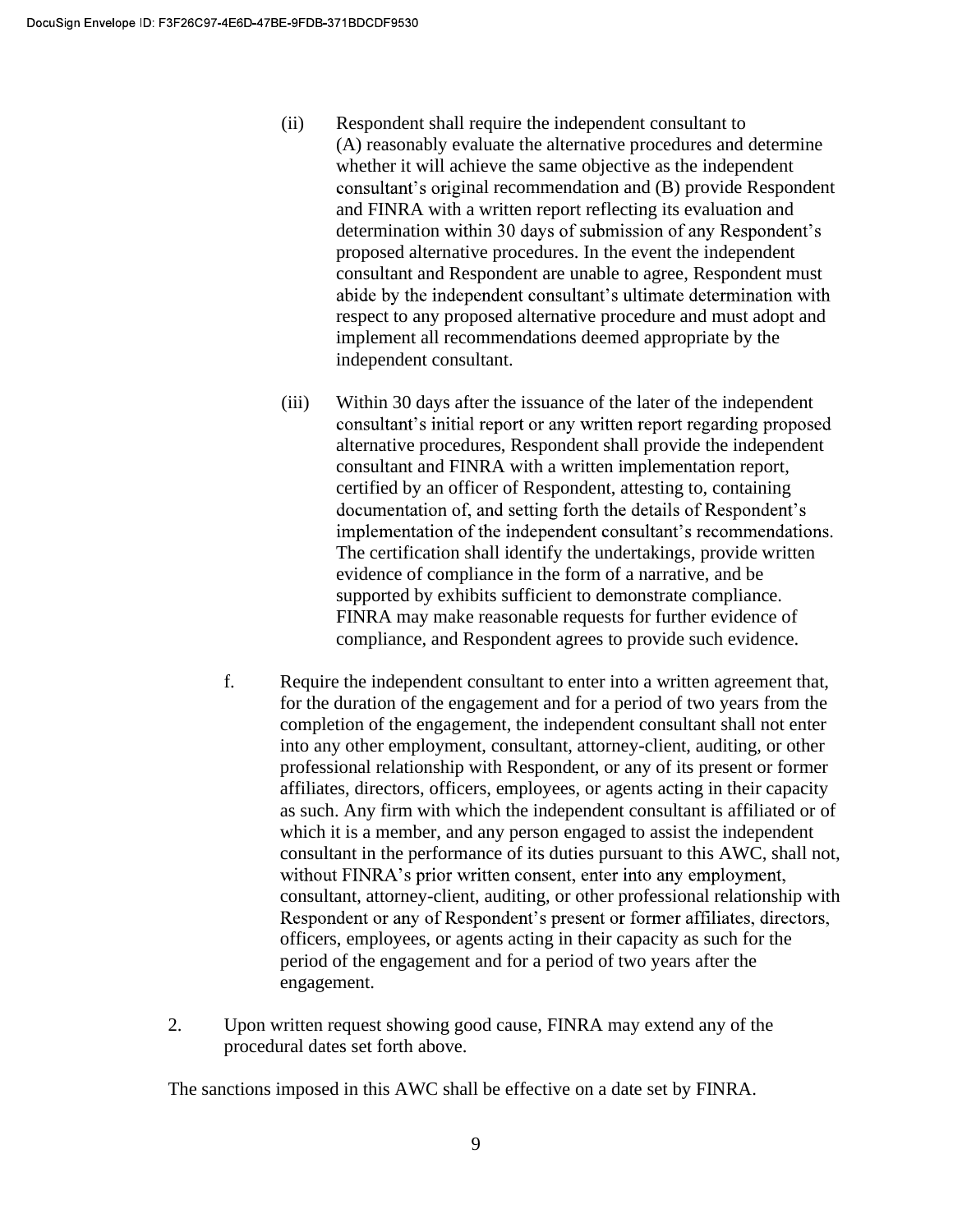#### **II.**

### **WAIVER OF PROCEDURAL RIGHTS**

Respondent specifically and voluntarily waives the following rights granted under FINRA's Code of Procedure:

- A. To have a complaint issued specifying the allegations against it;
- B. To be notified of the complaint and have the opportunity to answer the allegations in writing;
- C. To defend against the allegations in a disciplinary hearing before a hearing panel, to have a written record of the hearing made, and to have a written decision issued; and
- D. To appeal any such decision to the National Adjudicatory Council (NAC) and then to the U.S. Securities and Exchange Commission and a U.S. Court of Appeals.

Further, Respondent specifically and voluntarily waives any right to claim bias or prejudgment of the Chief Legal Officer, the NAC, or any member of the NAC, in connection with such person's or body's participation in discussions regarding the terms and conditions of this AWC, or other consideration of this AWC, including its acceptance or rejection.

Respondent further specifically and voluntarily waives any right to claim that a person violated the ex parte prohibitions of FINRA Rule 9143 or the separation of functions prohibitions of FINRA Rule 9144, in connection with such person's or body's participation in discussions regarding the terms and conditions of this AWC, or other consideration of this AWC, including its acceptance or rejection.

# **III.**

### **OTHER MATTERS**

Respondent understands that:

- A. Submission of this AWC is voluntary and will not resolve this matter unless and until it has been reviewed and accepted by the NAC, a Review Subcommittee of the NAC, or the Office of Disciplinary Affairs (ODA), pursuant to FINRA Rule 9216;
- B. If this AWC is not accepted, its submission will not be used as evidence to prove any of the allegations against Respondent; and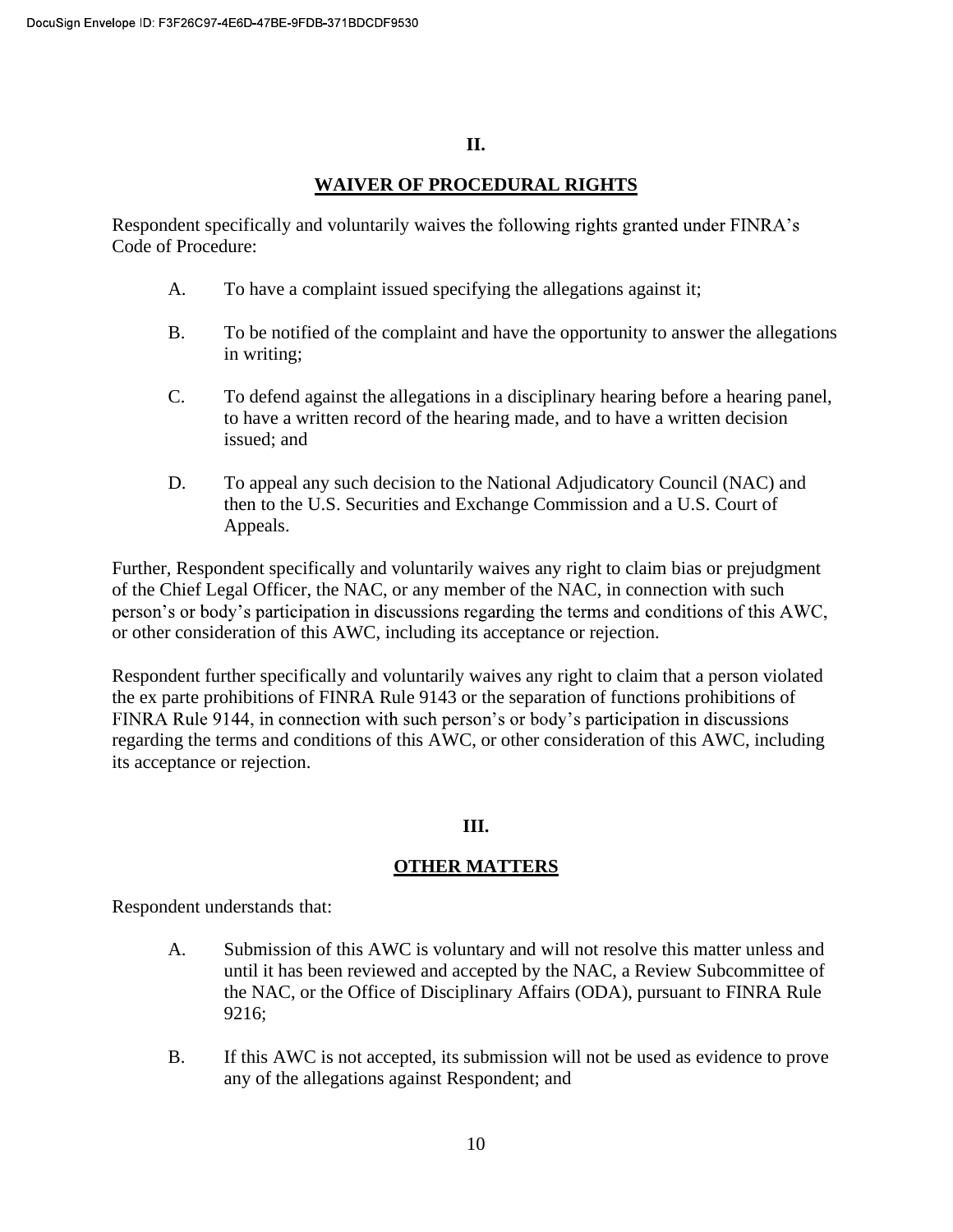- C. If accepted:
	- 1. this AWC will become part of Respondent's permanent disciplinary record and may be considered in any future action brought by FINRA or any other regulator against Respondent;
	- 2. this AWC will be made available through FINRA's public disclosure program in accordance with FINRA Rule 8313;
	- 3. FINRA may make a public announcement concerning this agreement and its subject matter in accordance with FINRA Rule 8313; and
	- 4. Respondent may not take any action or make or permit to be made any public statement, including in regulatory filings or otherwise, denying, directly or indirectly, any finding in this AWC or create the impression that the AWC is without factual basis. Respondent may not take any position in any proceeding brought by or on behalf of FINRA, or to which FINRA is a party, that is inconsistent with any part of this AWC. Nothing in this provision affects Respondent's right to take legal or factual positions in litigation or other legal proceedings in which FINRA is not a party. Nothing in this provision affects Respondent's testimonial obligations in any litigation or other legal proceedings.
- D. Respondent may attach a corrective action statement to this AWC that is a statement of demonstrable corrective steps taken to prevent future misconduct. Respondent understands that it may not deny the charges or make any statement that is inconsistent with the AWC in this statement. This statement does not constitute factual or legal findings by FINRA, nor does it reflect the views of FINRA.

The undersigned, on behalf of Respondent, certifies that a person duly authorized to act on Respondent's behalf has read and understands all of the provisions of this AWC and has been given a full opportunity to ask questions about it; that Respondent has agreed to the AWC's provisions voluntarily; and that no offer, threat, inducement, or promise of any kind, other than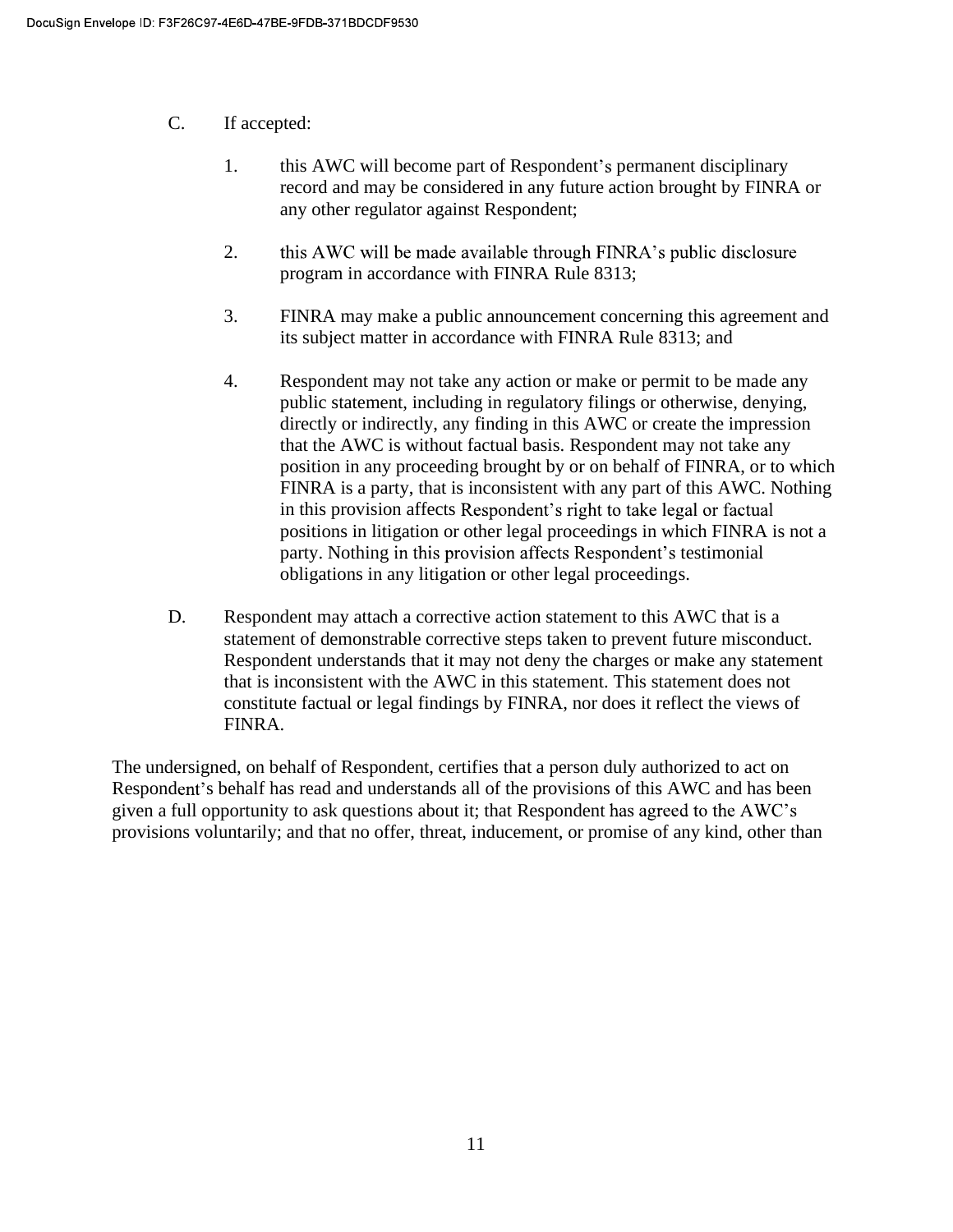the terms set forth in this AWC and the prospect of avoiding the issuance of a complaint, has been made to induce Respondent to submit this AWC.

April 25, 2022

Mr. Meliolas Tommarello, CEO

Date Wefunder Portal, LLC Respondent

Print Name:

<u> 1980 - Johann Barnett, fransk politik (</u>

Title:  $\frac{\text{ceo}}{\ }$ 

Reviewed by:

 $\overline{\phantom{a}}$ 

Michael D. Birnbaum Counsel for Respondent Morrison & Foerster LLP 250 West 55th Street New York, NY 10019-9601

Accepted by FINRA:

Signed on behalf of the Director of ODA, by delegated authority

May 4, 2022

John-Michael Q. Scibler

Date John-Michael Q. Seibler Counsel FINRA Department of Enforcement 15200 Omega Drive Suite 300 Rockville, Maryland 20850